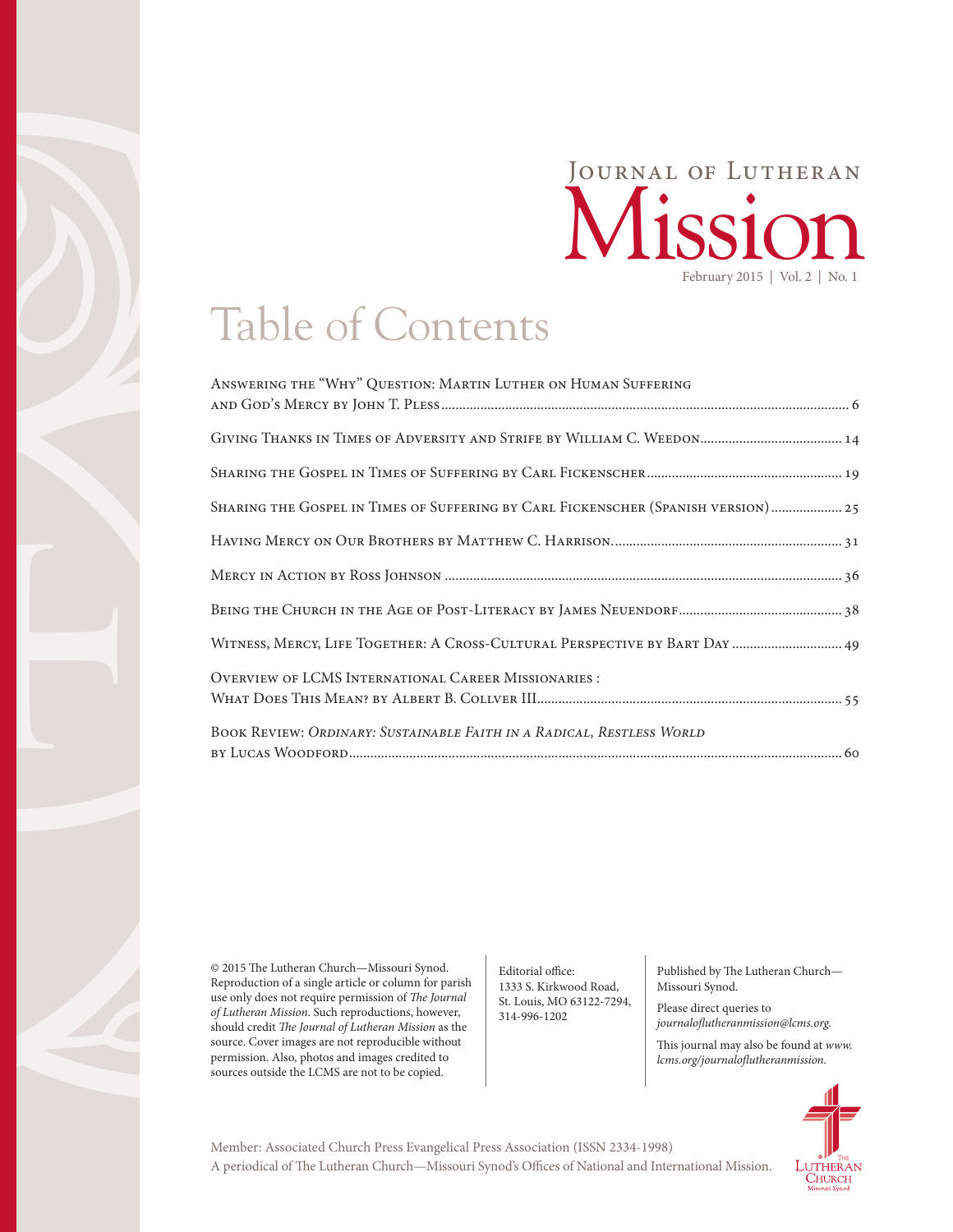## Giving Thanks in Times of Adversity and Strife

by William Weedon

## *They sing of Christ and believe in the comfort of Christ against the darkness. They hold tight to the joy of what will be when Christ renews all things.*

SCOM IS INDEED RIGHT AND SALUTARY and that we should at *all* times, and in *all* places, give thanks to you holy Lord, almighty Father, everlasting God, through Jesus Christ, our Lord." is indeed right and salutary and that we should at *all* times, and in *all* places, give thanks to you holy Lord, almighty At all times, in all places.

Really? When the tornado or the typhoon has swept through and obliterated houses, businesses, church, lives? When plague snatches children from their parents' arms? And parents from their children? And neighbor begins to look at neighbor in fear and suspicion? When war arises and sweeps over an area and brings what war always brings: rape, pillaging, torture and bloodshed? When the earth trembles beneath your feet and houses topple, roads lay in pieces and

even water is hard to come by? When fire sweeps out of the mountains and consumes houses and lives? When weeping and sorrow become your daily bread, such are really times and places for thanksgiving? Really?

Really! The words tumble off our lips, week in and week out, and we seldom think how radical they are, how the whole Church of Jesus Christ is solidly grounded in the age to come. That's what you are. That's what the Church of Jesus Christ is. It's a colony from the future. We are a people who belong to an age that is truly coming and that all will finally see, but that now is hidden and often hidden deeply beneath suffering. The Church of Jesus Christ has stood for these 20 centuries before high altar or lowly table, and she has sung out her praise and her thanks to God, the Father, for the gift of His Son, Jesus Christ. Come hell or high water, the Church gives thanks for the new life of Baptism, for the gift of the Savior's body and blood, for our forgiveness and eternal life. People loved by God, these are gifts that are stable. They are secure. They cannot be shaken when everything else in your life wobbles and falls to the ground. The Church goes on speaking and singing and proclaiming out into the world these unshakable promises of Christ. Through

We are a people who belong to an age that is all will finally see, but that now is hidden and often hidden deeply beneath suffering.

war and bloodshed, through tempest and plague, through persecution and death, she goes on raising to heaven a song of thanks and praise for Jesus Christ, who overcame death from the grave and who opened the kingdom of heaven to all believers.

The Church is paradise restored. Have you ever thought about how Isaiah describes what Eden really was? Look at these words: "The Lord comforts Zion. He comforts all her waste places and nature wilderness

like Eden, her desert like the garden of the Lord." Now, do you know your Hebrew parallelism? What's it then to be like Eden, like the garden of the Lord? Look! Joy and gladness will be found in her thanksgiving, in the voice of a song. She sings out the Lord's comfort for Zion, for a suffering people, a comfort that reaches the waste places, all the places where her life has become wilderness and desolation. She has the power to change things, and she changes them by singing. She changes them by singing praise and thanksgiving to God. She makes the desert bloom as she trumpets the promises of God.

So, let's look at this in Lutheran history. What does it look like in operation? Let's look at a small town in Westphalia, Germany, in 1597 called Unna and observe a tragedy in the making and its pastor's response. Anybody know the name of the pastor? The pastor's name was

**trusting and grateful even during times of disaster?**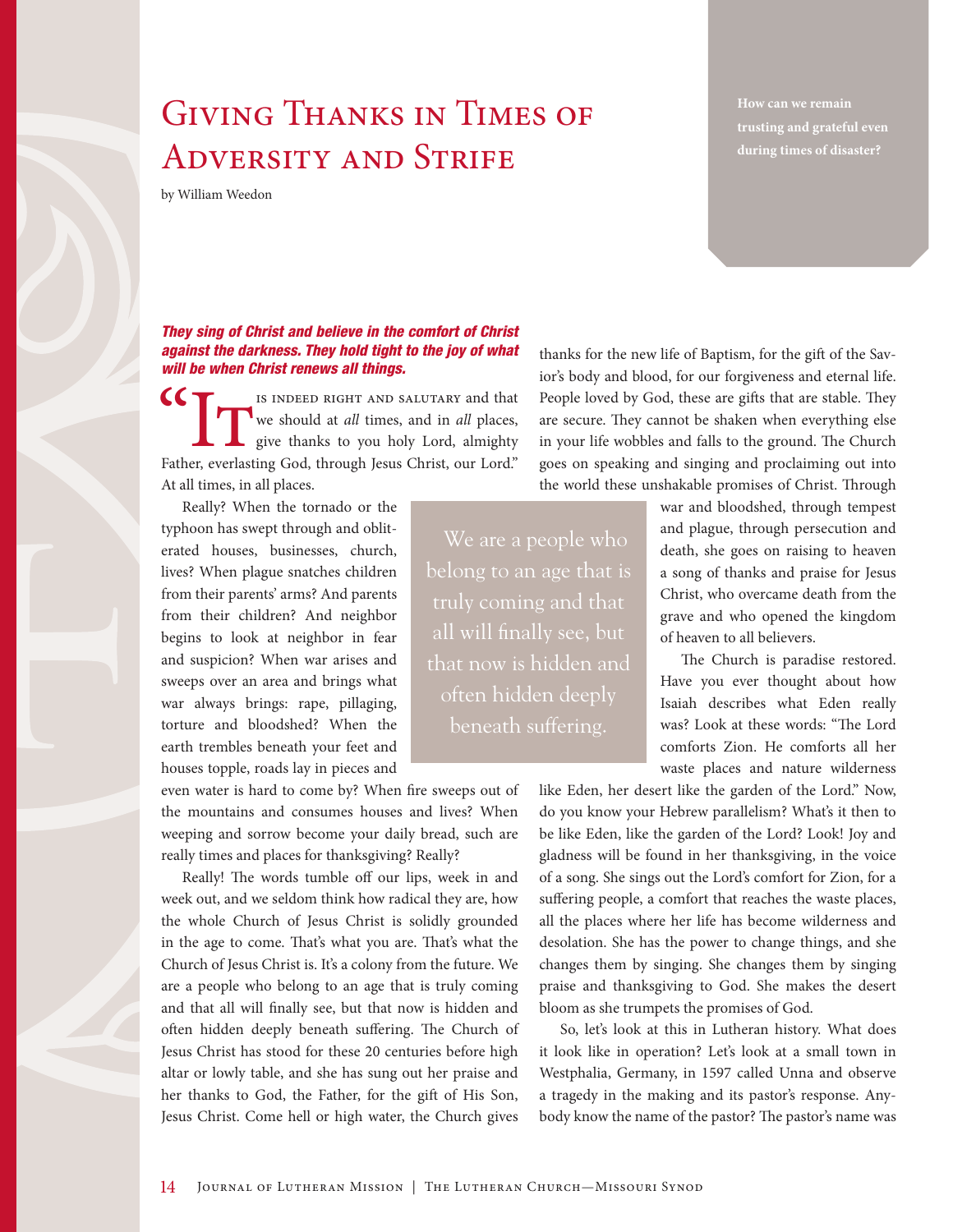Nicolai. He saw his congregation decimated by plague. Think about this in your life – 300 funerals in his congregation in the month of July alone! And it didn't stop. By the time the plague ran its course in January 1598, a course of seven months, more than 1,000 lives were lost. I suppose he could have fled the plague, but then again he had Luther's words. Luther wrote in his little document on whether you could flee the plague. He says, "Those who are engaged in a spiritual ministry such as preachers and pastors must likewise remain steadfast before the peril of death. We have a plain command from Christ, the good shepherd lays down his life for the sheep, but the hireling sees the wolf coming and flees."

When people are dying, they need a spiritual ministry that strengthens and comforts their consciences by Word and Sacrament, and in faith, overcomes death. So, Nicolai wasn't about to flee; he stayed put, and he preached and he kept on baptizing because children still were born. He kept on administering the Sacrament every Sunday, and he prayed for his congregation over and over again. He visited the sick and the dying constantly, and he buried some more. And what do you think he also did? Well, what would else would you do if you had 300 funerals a month … hmm … what would you do? He decides to write a book!

The name of the book is *Freudenspiegel* (*Mirror of Joy*), meaning "the joy of eternal life". It's a great book. Here are the opening words:

As often as I call to mind, the surpassing comfort of the promise of eternal life in our heavenly home, my heart bursts out with joy, and my soul rejoices in God my Savior. Oh, think of it, there we believing Christians will behold with joyful eyes, the almighty King of glory, our only Redeemer and Savior, Jesus Christ, who for us trampled the ancient serpent. There, we will gather with the holy patriarchs, prophets, and apostles, and there we will see again with overflowing joy those we loved on earth, father, mother, brothers, and sisters, husband and wife, children, and all our acquaintances who have blessedly fallen asleep in the Lord and have gone before us in the true faith. There, God will wipe away all tears from our eyes, and He will transform our morning into dancing. He will clothe us with joy so that our hearts rejoice for all eternity, and this awesome joy no one can ever take from us. There we will enter into the heavenly Jerusalem, the city of the living God. We will be brought into the company of

many thousands of angels and to the assembly of the first born who are written in heaven, and in that place, joy will simply overwhelm us as we contemplate the awesome gifts that our God has bestowed on us. To think that heaven should be ours, that everything which Christ has is now our imperishable heavenly treasure. God Himself will be our very great reward, our temple, our light, and our awe. Why would we trade all the world's perishable splendor, honor, joy, and glory for what God has in store for us? Our future is that we will see and laugh together with the holy angels. Indeed, the entire heavenly host will call us blessed because we believed in Jesus Christ and trusted His unfailing word even today.

Okay, that's just the opening of the book! It goes on like that, page after page, joy after joy, and I will tell you my personal favorite is the middle of the book. He is just talking about Adam and Eve and paradise, and he says, "How did they know that they were naked?" This one just blows me away. He said, "Well, they knew that they were naked because their bodies stopped shining." Because of sin, all of us had fallen short of the glory of God, and our bodies no longer shined the way God meant them to and the way they will in the Resurrection. I've never thought about Genesis the same way again. Anyway, it's a great book, but that's just the beginning, and yet you can see it puts a smile on your face, thanksgiving in your heart. And guess what else it does? It puts a song on your lips.

Nicolai also wrote a few songs. One is known as the queen of the Lutheran chorales, a spiritual bride-song of the soul who believes in Jesus Christ, our heavenly bridegroom, based on Psalm 45, a song of the bride of Christ to, her beloved bridegroom. We are not going to sing all of it today, because we don't have time to sing all these, but we are going to sing a little piece of it. He wrote a second hymn that's the midnight call of the wise virgins who greet the bridegroom. We're going to sing this one now. Okay, everybody, let's go:

*Almighty Father, in Your Son / You loved us when not yet begun / Was this old earth's foundation! Your Son has ransomed us in love / To live in Him here and above: This is Your great salvation. / Alleluia! Christ the living, / To us giving Life forever, / Keeps us Yours and fails us never!* 

*O let the harps break forth in sound! / Our joy be all with music crowned, / Our voices gladly blending! / For Christ goes with us all the way — / Today, tomorrow, ev'ry day! / His love is never ending! / Sing out! Ring out! / Jubilation!*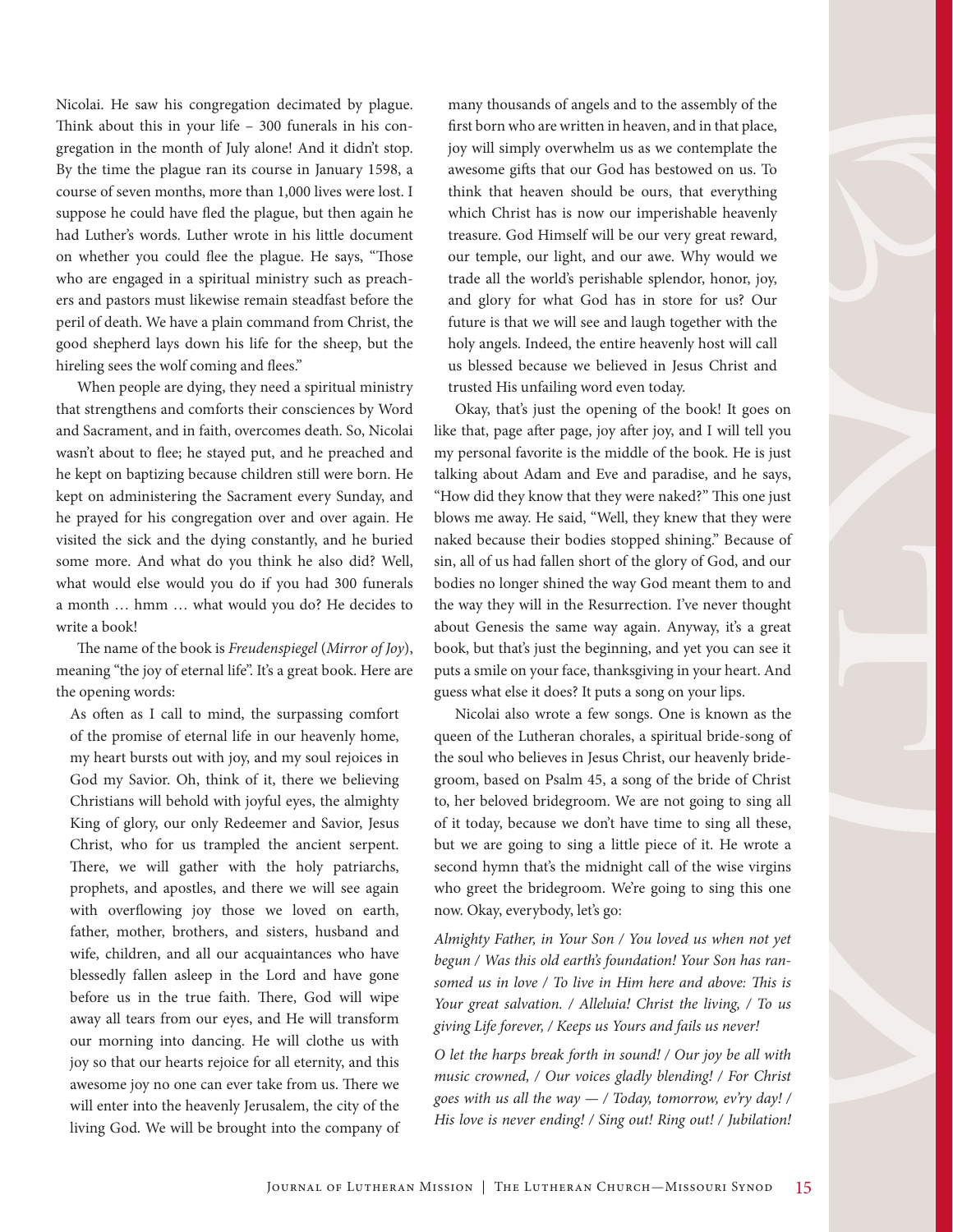## *Exultation! Tell the story! / Great is He, the King of Glory!*  (*LSB* 395:4–5).

Do you see what he did? He took the promises, and he wrapped them up in music, and he gave them to his people, so they could take them in hand and throw them at death and throw them at fear, so that they could rejoice in God and give thanks to the Father in all circumstances. Let's do the other one too. Last verse of this one. Here we go:

*Now let all the heaven's adore Thee; / Let saints and angels sing before Thee / With harp and cymbal's clearest tone. / Of one pearl each shining portal, / Where dwelling with the choir immortal, / We gather round Thy radiant throne. / No eye has seen the light, / No ear has heard the might / Of Thy glory. / Therefore will we eternally, / sing hymns of praise and joy to thee* (*LSB* 516:3).

In the face of unspeakable tragedy, to families where mothers had lost sons, and daughters their fathers, and sisters their brothers, and brothers their sisters, and husbands their wives, with absolutely no family left untouched by the horror of death, square in the midst of unspeakable tragedy, faithful Pastor Nicolai wrote and sang the hope of heaven into the hearts of his people. It's the fulfillment of "in at all times and in all places." Is it any wonder that these two pieces became known as the king and queen of the two chorales? They just are amazing for what they give us. I don't know about you, but I think that it is high treason for a Lutheran, for any Christian, to be deprived of the comfort and the joy of such great hymns, and they abound. Those are just two, but in Reformation hymns, they shine at its finest. They sing of Christ and belief in the comfort of Christ against the darkness. They hold tight to the joy of what will be when Christ renews all things. They proclaim Christ is your Christ, and Christ will come again, and they add the promise, "And He did it all for you!"

So, they do what the Communion preface summons us to do. They become the vehicles for giving thanks to God, even in times of tragedy and loss. These songs are like David's stones aimed at Goliath's head. So, they really capture what St. Paul sang about: "Whom shall separate us from the love of Christ? You think trouble is going to do it? Tribulation? Distress? Persecution? What about not having anything to eat? Or not having any clothes? Or danger? As it written, for your sake, we are being killed all day long. We are counted like sheep to be slaughtered. No, in all these things, we are more than conquerors through Him who loves us. I'm sure that neither death nor life, nor angels, nor rulers, nor things present or things to come, nor fires, nor death, nor anything in all creation is ever going to be able to separate us from the love of God in Christ Jesus, our Lord."

So, there was another one. His name was Paul Gerhardt. He is known as "the man sifted in Satan's sieve." Well, he happened to be a good preacher. So, all the good confessional Lutherans hated him because he kind of showed them up. He didn't like to argue and fight. The real hard-nosed people thought he wasn't hard-nosed enough, and he was unyieldingly Lutheran. When the prince said, "You are going to stop preaching that doctrine of the Lutheran Lord's Supper, or you are going to lose your job, buddy," he said, "So fire me." The prince did.

After losing four of his five children and his wife, Gerhardt had only one son left, and he had been restored to the ministry of the Church for just about two years when he was approaching his 70s. In his 70th year, he decided to write a will. He didn't have anything to give his son, no earthly goods at all, except for some pieces of advice. I'm not going to actually give you the pieces of advice, but listen, listen to the opening of this man's will:

After reaching the 70th year of my life and truly having a joyful hope in my loving and gracious God that in a short time He will deliver me from this world and lead me into a much better life than I've had so far on this earth, I thank God ahead of time for all the kindness and faithfulness He has given me and demonstrated, even from my mother's womb, in body and soul, everything until this hour. I pray from the bottom of my heart that He would grant me, when my last hour comes, a happy departure and take my soul into His fatherly hand. Give my body a gentle rest on the earth until He returns on the wonderful judgment day, and then I will be with all my family whom have died and with those who will die in the future, and I will awaken to see my precious Lord Jesus in whom I believe even though I have never seen Him. I will see Him then, face to face.

Are you shocked then to learn that a man who could write that at the end of such a miserable ministry would be key in leading us to sing in thanksgiving to God at all times and in all places? Of course not. Here is another one. It's not as popular as the two that we just did, but I want you to sing it with me again, and I need you up here again to go verse by verse with us here. It's a beautiful little tune too. Think of that life that I just described to you,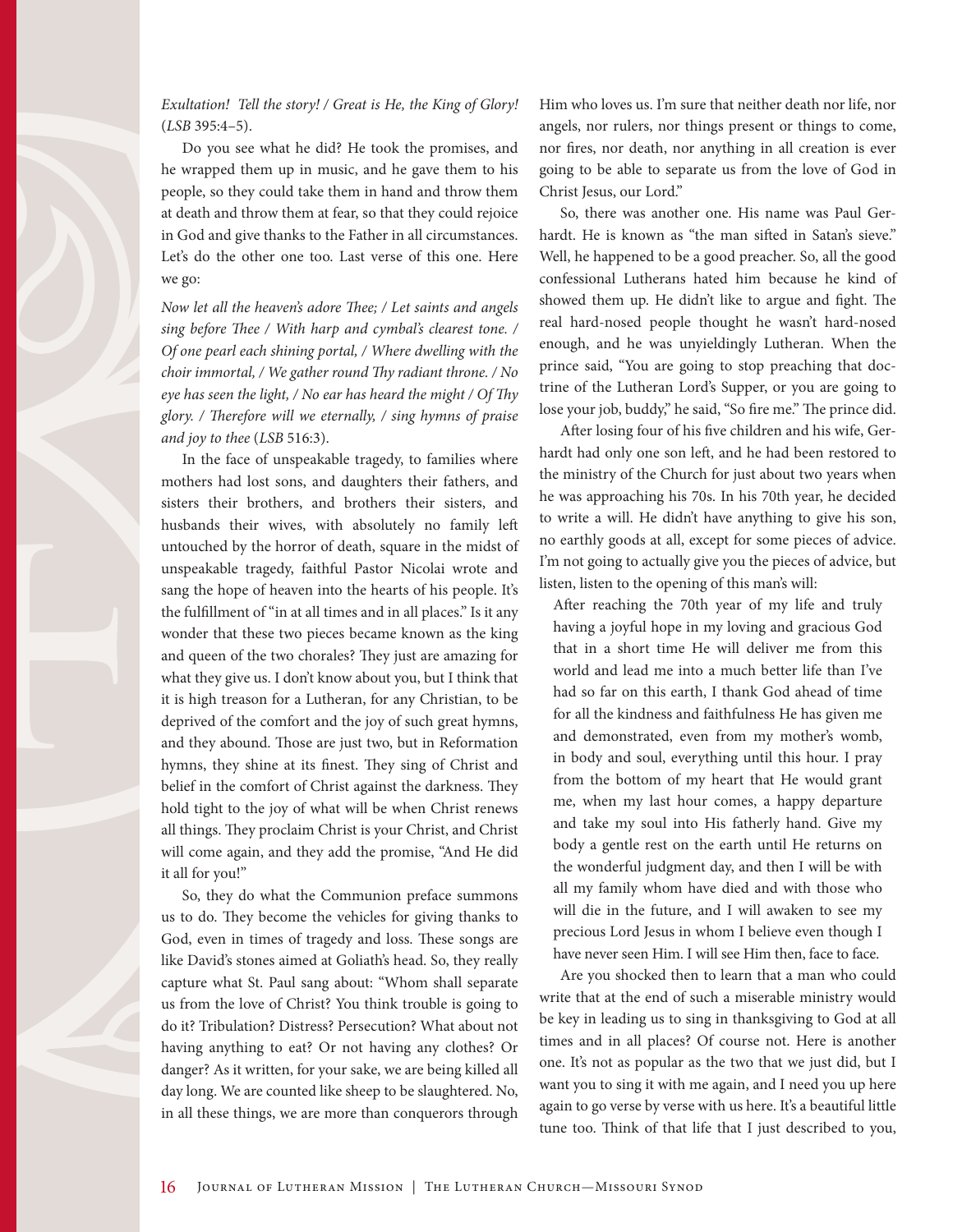and then think of these words:

*Why should cross and trial grieve me? / Christ is near / With His cheer; / Never will He leave me. / Who can rob me of the heaven / That God's Son / For me won / When His life was given?*

*When life's troubles rise to meet me, / Though their weight / May be great, / They will not defeat me. / God, my loving Savior, sends them; / He who knows / All my woes / Knows how best to end them* (*LSB* 756:1–2).

Think of this verse:

*God gives me my days of gladness, / And I will / Trust Him still / When He sends me sadness. / God is good; His love attends me / Day by day, / Come what may, / Guides me and defends me.*

*From God's joy can nothing sever, / For I am / His dear lamb, / He, my Shepherd ever; / I am His because He gave me / His own blood / For my good, / By His death to save me.*

*Now in Christ, death cannot slay me, / Though it might, / Day and night, / Trouble and dismay me; / Christ has made my death a portal / From the strife / Of this life / To His joy immortal!* (*LSB* 756:3–5).

Thank you. Do you notice the theme of joy again? This is a hymn written by a man who had lost so much, who had suffered so much, but all he could think to do is sing to praise to God in his time of suffering, in his hour of disaster. I could point you to so many more in our hymn book, old and new. We are going to do "In Thee Is Gladness." This is the joy of the Lord as your strength, like Nehemiah said. Here we go:

*In Thee is gladness / Amid all sadness, / Jesus, sunshine of my heart. / By Thee are given / The gifts of heaven, / Thou the true Redeemer art. / Our souls Thou wakest, / Our bonds Thou breakest; / Who trusts Thee surely / Has built securely; / He stands forever: Alleluia! / Our hearts are pining / To see Thy shining, / Dying or living / To Thee are cleaving; / Naught can us sever: Alleluia!*

*If He is ours, / We fear no powers, / Not of earth nor sin nor death. / He sees and blesses / In worst distresses; / He can change them with a breath. / Wherefore the story / Tell of His glory / With hearts and voices; / All heaven rejoices / In Him forever: Alleluia! / We shout for gladness, / Triumph o'er sadness, / Love Him and praise Him / And still shall raise Him / Glad hymns forever: Alleluia! (LSB* 818:1–2*).* 

Do you notice that theme? "And we'll raise Him glad hymns forever?" That's what heaven's all about. When you get there, that's what it's going to be: singing the praises of the Lord forever, in joy and gladness. Right now, the Church on earth gives a foretaste, a teasing taste of that blessedness of that heaven itself. That is the very gift of the Church's worship in times of disaster. She shouts for gladness. She triumphs over sadness, loving and praising and still raising our wonderful triune God. She can do this because of the one before whom she stands and for whom she sings. He is no stranger to suffering. He knows what it is to be a refugee in a foreign land, hunted down. He knows what it is to go without food and of hunger. He knows what it is to be homeless. He knows what it is to be so tired that you just can't put one more foot in front of the other. He knows what it is to have friends die and to cry beside their bodies. He knows, in His own flesh, the hatred of those who think that they offer God's service by dishing out torture and violence. He knows it all, and through it all, His love did not fail. His love remains strong and secure and firm through it all. So, He has a life that does not end, and that is where He reaches us, and that is what the gift of the Church is, a gift of a love so strong that no hatred thrown its way is going to be able to overcome it, a joy so big, and the forgiveness of sin and gift of eternal life that nothing that is tossed our way will be able to destroy it.

We have done a few examples from standard Lutheran hymnody, but a few years ago, one of my close friends, Randy Asbury, went to Sudan and visited with Lutherans there who many times suffered greatly from their Muslim neighbors, and he learned there a song they sing as they face intense persecution. I wish I could sing it for you. I can't. Look at the English words though:

*Come and see. Come and see. Hallelujah! Nothing can defeat our God. Hallelujah! Nothing can defeat God.* 

*Come and see. Love is filled. Hallelujah! Nothing can defeat God. Hallelujah! Nothing can defeat God.*

*Though you don't have food? Hallelujah! Nothing can defeat God. Hallelujah! Nothing can defeat God.*

*Though you don't have your mother? Hallelujah! Nothing can defeat God. Hallelujah! Nothing can defeat God.*

*Though you don't have your father? Hallelujah! Nothing can defeat God. Hallelujah! Nothing can defeat God.*

*Though you don't have your son? Hallelujah! Nothing can defeat God. Halleluiah! Nothing can defeat God.*